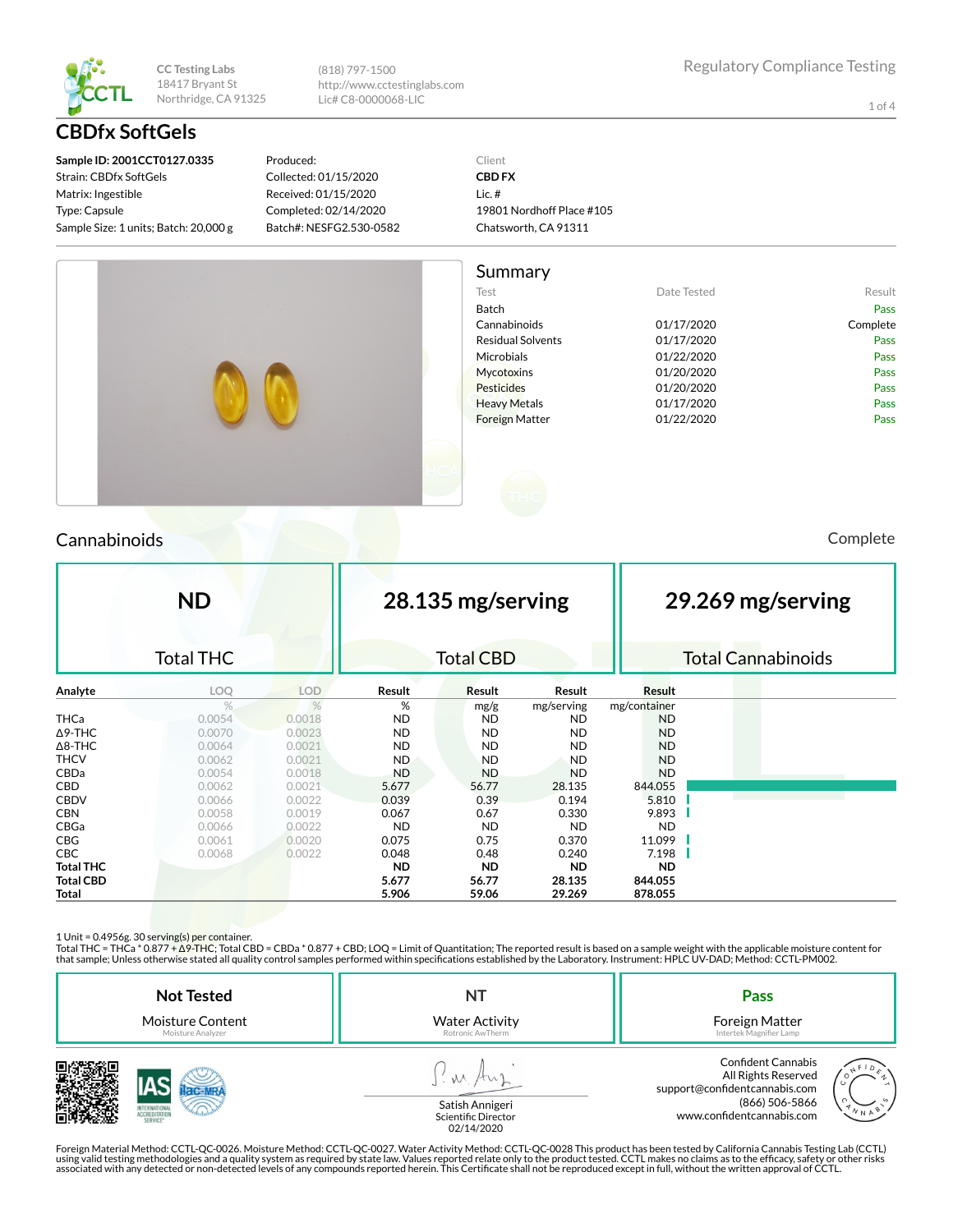

**CBDfx SoftGels**

(818) 797-1500 http://www.cctestinglabs.com Lic# C8-0000068-LIC

2 of 4

| Sample ID: 2001CCT0127.0335           | Produced:               | Client                    |
|---------------------------------------|-------------------------|---------------------------|
| Strain: CBDfx SoftGels                | Collected: 01/15/2020   | <b>CBD FX</b>             |
| Matrix: Ingestible                    | Received: 01/15/2020    | Lic. $#$                  |
| Type: Capsule                         | Completed: 02/14/2020   | 19801 Nordhoff Place #105 |
| Sample Size: 1 units; Batch: 20,000 g | Batch#: NESFG2.530-0582 | Chatsworth, CA 91311      |

### Pesticides **Passage Contract Contract Contract Contract Contract Contract Contract Contract Contract Contract Contract Contract Contract Contract Contract Contract Contract Contract Contract Contract Contract Contract Cont**

| Analyte             | <b>LOD</b> | <b>LOO</b> | Limit          | Mass      | <b>Status</b> | Analyte                 | LOD       | <b>LOO</b> | Limit          | Mass      | <b>Status</b> |
|---------------------|------------|------------|----------------|-----------|---------------|-------------------------|-----------|------------|----------------|-----------|---------------|
|                     | $\mu$ g/g  | $\mu$ g/g  | $\mu$ g/g      | $\mu$ g/g |               |                         | $\mu$ g/g | $\mu$ g/g  | $\mu$ g/g      | $\mu$ g/g |               |
| Abamectin           | 0.04       | 0.078      | 0.3            | <b>ND</b> | Pass          | Fludioxonil             | 0.02      | 0.078      | 30             | <b>ND</b> | Pass          |
| Acephate            | 0.005      | 0.078      | 5              | <b>ND</b> | Pass          | Hexythiazox             | 0.005     | 0.078      | $\overline{2}$ | <b>ND</b> | Pass          |
| Acequinocyl         | 0.04       | 0.078      | 4              | <b>ND</b> | Pass          | Imazalil                | 0.005     | 0.078      | 0.005          | <b>ND</b> | Pass          |
| Acetamiprid         | 0.005      | 0.078      | 5              | <b>ND</b> | Pass          | Imidacloprid            | 0.005     | 0.078      | 3              | <b>ND</b> | Pass          |
| Aldicarb            | 0.005      | 0.078      | 0.005          | <b>ND</b> | Pass          | <b>Kresoxim Methyl</b>  | 0.005     | 0.078      | 1              | <b>ND</b> | Pass          |
| Azoxystrobin        | 0.02       | 0.078      | 40             | <b>ND</b> | Pass          | Malathion               | 0.039     | 0.078      | 5              | <b>ND</b> | Pass          |
| <b>Bifenazate</b>   | 0.005      | 0.078      | 5              | <b>ND</b> | Pass          | Metalaxyl               | 0.005     | 0.078      | 15             | <b>ND</b> | Pass          |
| <b>Bifenthrin</b>   | 0.01       | 0.078      | 0.5            | <b>ND</b> | Pass          | Methiocarb              | 0.005     | 0.078      | 0.005          | <b>ND</b> | Pass          |
| <b>Boscalid</b>     | 0.005      | 0.078      | 10             | <b>ND</b> | Pass          | Methomyl                | 0.005     | 0.078      | 0.1            | <b>ND</b> | Pass          |
| Captan              | 0.3        | 0.4        | 5              | <b>ND</b> | Pass          | Mevinphos               | 0.005     | 0.078      | 0.005          | <b>ND</b> | Pass          |
| Carbaryl            | 0.005      | 0.078      | 0.5            | <b>ND</b> | Pass          | Myclobutanil            | 0.005     | 0.078      | 9              | <b>ND</b> | Pass          |
| Carbofuran          | 0.005      | 0.078      | 0.005          | <b>ND</b> | Pass          | Naled                   | 0.005     | 0.078      | 0.5            | <b>ND</b> | Pass          |
| Chlorantraniliprole | 0.005      | 0.078      | 40             | <b>ND</b> | Pass          | Oxamvl                  | 0.005     | 0.078      | 0.2            | <b>ND</b> | Pass          |
| Chlordane           | 0.005      | 0.078      | 0.005          | <b>ND</b> | Pass          | Paclobutrazol           | 0.005     | 0.078      | 0.005          | <b>ND</b> | Pass          |
| Chlorfenapyr        | 0.01       | 0.078      | 0.01           | <b>ND</b> | Pass          | Parathion Methyl        | 0.02      | 0.078      | 0.02           | <b>ND</b> | Pass          |
| Chlorpyrifos        | 0.02       | 0.078      | 0.02           | <b>ND</b> | Pass          | Pentachloronitrobenzene | 0.005     | 0.078      | 0.2            | <b>ND</b> | Pass          |
| Clofentezine        | 0.005      | 0.078      | 0.5            | <b>ND</b> | Pass          | Permethrin              | 0.02      | 0.078      | 20             | <b>ND</b> | Pass          |
| Coumaphos           | 0.01       | 0.078      | 0.01           | <b>ND</b> | Pass          | Phosmet                 | 0.005     | 0.078      | 0.2            | <b>ND</b> | Pass          |
| Cyfluthrin          | 0.3        | 0.6        | 1              | <b>ND</b> | Pass          | Piperonyl Butoxide      | 0.005     | 0.078      | 8              | <b>ND</b> | Pass          |
| Cypermethrin        | 0.15       | 0.3        | $\overline{1}$ | <b>ND</b> | Pass          | Prallethrin             | 0.03      | 0.078      | 0.4            | <b>ND</b> | Pass          |
| Daminozide          | 0.036      | 0.078      | 0.036          | <b>ND</b> | Pass          | Propiconazole           | 0.005     | 0.078      | 20             | <b>ND</b> | Pass          |
| Diazinon            | 0.005      | 0.078      | 0.2            | <b>ND</b> | Pass          | Propoxur                | 0.005     | 0.078      | 0.005          | <b>ND</b> | Pass          |
| <b>Dichlorvos</b>   | 0.039      | 0.078      | 0.039          | <b>ND</b> | Pass          | Pyrethrins              | 0.05      | 0.1        | 1              | <b>ND</b> | Pass          |
| Dimethoate          | 0.005      | 0.078      | 0.005          | <b>ND</b> | Pass          | Pyridaben               | 0.005     | 0.078      | 3              | <b>ND</b> | Pass          |
| Dimethomorph        | 0.078      | 0.313      | 20             | <b>ND</b> | Pass          | Spinetoram              | 0.005     | 0.078      | 3              | <b>ND</b> | Pass          |
| Ethoprophos         | 0.005      | 0.078      | 0.005          | <b>ND</b> | Pass          | Spinosad                | 0.005     | 0.078      | 3              | <b>ND</b> | Pass          |
| Etofenprox          | 0.005      | 0.078      | 0.005          | <b>ND</b> | Pass          | Spiromesifen            | 0.005     | 0.078      | 12             | <b>ND</b> | Pass          |
| Etoxazole           | 0.005      | 0.078      | 1.5            | <b>ND</b> | Pass          | Spirotetramat           | 0.005     | 0.078      | 13             | <b>ND</b> | Pass          |
| Fenhexamid          | 0.015      | 0.078      | 10             | <b>ND</b> | Pass          | Spiroxamine             | 0.005     | 0.078      | 0.005          | <b>ND</b> | Pass          |
| Fenoxycarb          | 0.005      | 0.078      | 0.005          | <b>ND</b> | Pass          | Tebuconazole            | 0.005     | 0.078      | $\overline{2}$ | <b>ND</b> | Pass          |
| Fenpyroximate       | 0.005      | 0.078      | $\overline{2}$ | <b>ND</b> | Pass          | Thiacloprid             | 0.005     | 0.078      | 0.005          | <b>ND</b> | Pass          |
| Fipronil            | 0.005      | 0.078      | 0.005          | <b>ND</b> | Pass          | Thiamethoxam            | 0.005     | 0.078      | 4.5            | <b>ND</b> | Pass          |
| Flonicamid          | 0.005      | 0.078      | $\overline{2}$ | <b>ND</b> | Pass          | Trifloxystrobin         | 0.005     | 0.078      | 30             | <b>ND</b> | Pass          |

Date Tested: 01/20/2020

LOQ = Limit of Quantitation; Unless otherwise stated all quality control samples performed within specifications established by the Laboratory. Instrument: LC/MS, GC/MS;<br>Method: CCTL-PM020 (LC/MS), CCTL-PM030 (GC/MS).



**W** 

Confident Cannabis All Rights Reserved support@confidentcannabis.com (866) 506-5866 www.confidentcannabis.com



Satish Annigeri Scientific Director 02/14/2020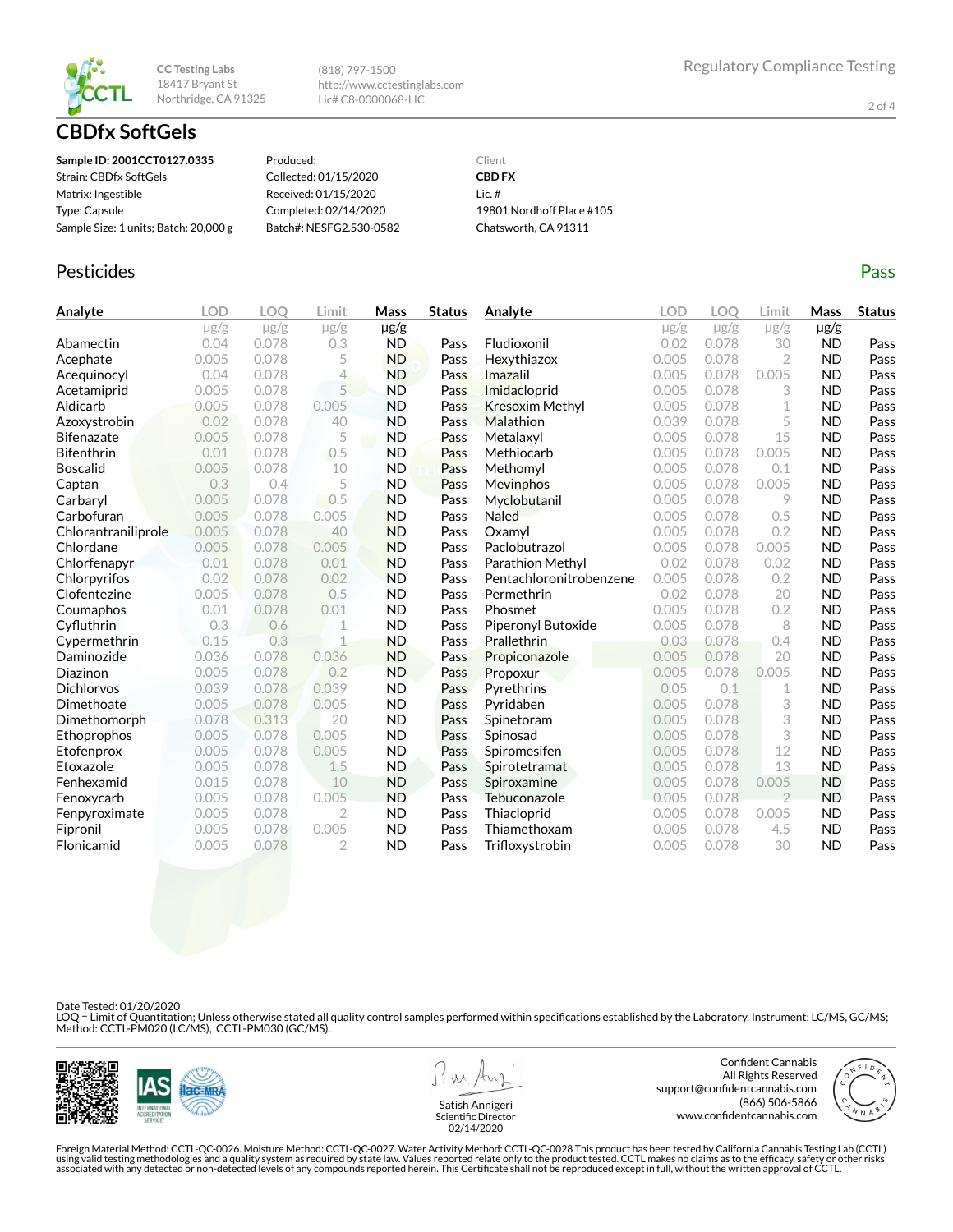

(818) 797-1500 http://www.cctestinglabs.com Lic# C8-0000068-LIC

3 of 4

# **CBDfx SoftGels**

| Sample ID: 2001CCT0127.0335           | Produced:               | Client                    |
|---------------------------------------|-------------------------|---------------------------|
| Strain: CBDfx SoftGels                | Collected: 01/15/2020   | <b>CBD FX</b>             |
| Matrix: Ingestible                    | Received: 01/15/2020    | $l$ ic. #                 |
| Type: Capsule                         | Completed: 02/14/2020   | 19801 Nordhoff Place #105 |
| Sample Size: 1 units; Batch: 20,000 g | Batch#: NESFG2.530-0582 | Chatsworth, CA 91311      |

#### Microbials Pass

| Analyte                       | Result             | Status |
|-------------------------------|--------------------|--------|
| Shiga toxin-producing E. Coli | Not Detected in 1g | Pass   |
| Salmonella SPP                | Not Detected in 1g | Pass   |



Date Tested: 01/22/2020

TNTC = Too Numerous to Count; Unless otherwise stated all quality control samples performed within specifications established by the Laboratory. Instrument: qPCR; Method: CCTL-QC-0010, CCTL-QC-0011, CCTL-QC-0012.

| <b>Mycotoxins</b> | Pass |
|-------------------|------|
|                   |      |

| Analyte                 | <b>LOD</b> | <b>LOO</b> | Limit | <b>Units</b> | <b>Status</b> |
|-------------------------|------------|------------|-------|--------------|---------------|
|                         | µg/kg      | $\mu$ g/kg | µg/kg | µg/kg        |               |
| B1                      | 0.0049     | 0.0098     | 20    | <b>ND</b>    | Pass          |
| B <sub>2</sub>          | 0.0049     | 0.0098     | 20    | <b>ND</b>    | Pass          |
| G <sub>1</sub>          | 0.0049     | 0.0098     | 20    | <b>ND</b>    | Pass          |
| G <sub>2</sub>          | 0.0049     | 0.0098     | 20    | <b>ND</b>    | Pass          |
| <b>Total Aflatoxins</b> | 0.0049     | 0.0098     | 20    | <b>ND</b>    | Pass          |
| Ochratoxin A            | 0.0049     | 0.039      | 20    | <b>ND</b>    | Pass          |
|                         |            |            |       |              |               |

#### Date Tested: 01/20/2020

LOQ = Limit of Quantitation; Unless otherwise stated all quality control samples performed within specifications established by the Laboratory. Instrument: LC/MS; Method:<br>CCTL-PM020.

| <b>Heavy Metals</b> |             |            |           |              | <b>Pass</b>   |
|---------------------|-------------|------------|-----------|--------------|---------------|
| Analyte             | <b>LOD</b>  | LOO        | Limit     | <b>Units</b> | <b>Status</b> |
|                     | $\mu$ g/g   | $\mu$ g/g  | $\mu$ g/g | $\mu$ g/g    |               |
| Arsenic             | 0.0000218   | 0.00006606 | 1.5       | 0.005370551  | Pass          |
| Cadmium             | 0.000008009 | 0.00002427 | 0.5       | 0.000081042  | Pass          |
| Lead                | 0.000004141 | 0.00001255 | $0.5\,$   | 0.016803110  | Pass          |
| Mercury             | 0.000002323 | 0.00000704 |           | 0.000129178  | Pass          |

Date Tested: 01/17/2020

LOQ = Limit of Quantitation; Unless otherwise stated all quality control samples performed within specifications established by the Laboratory. Instrument: ICP-MS; Method: CCTL-PM005.



 $\lambda$ 

Confident Cannabis All Rights Reserved support@confidentcannabis.com (866) 506-5866 www.confidentcannabis.com



Satish Annigeri Scientific Director 02/14/2020